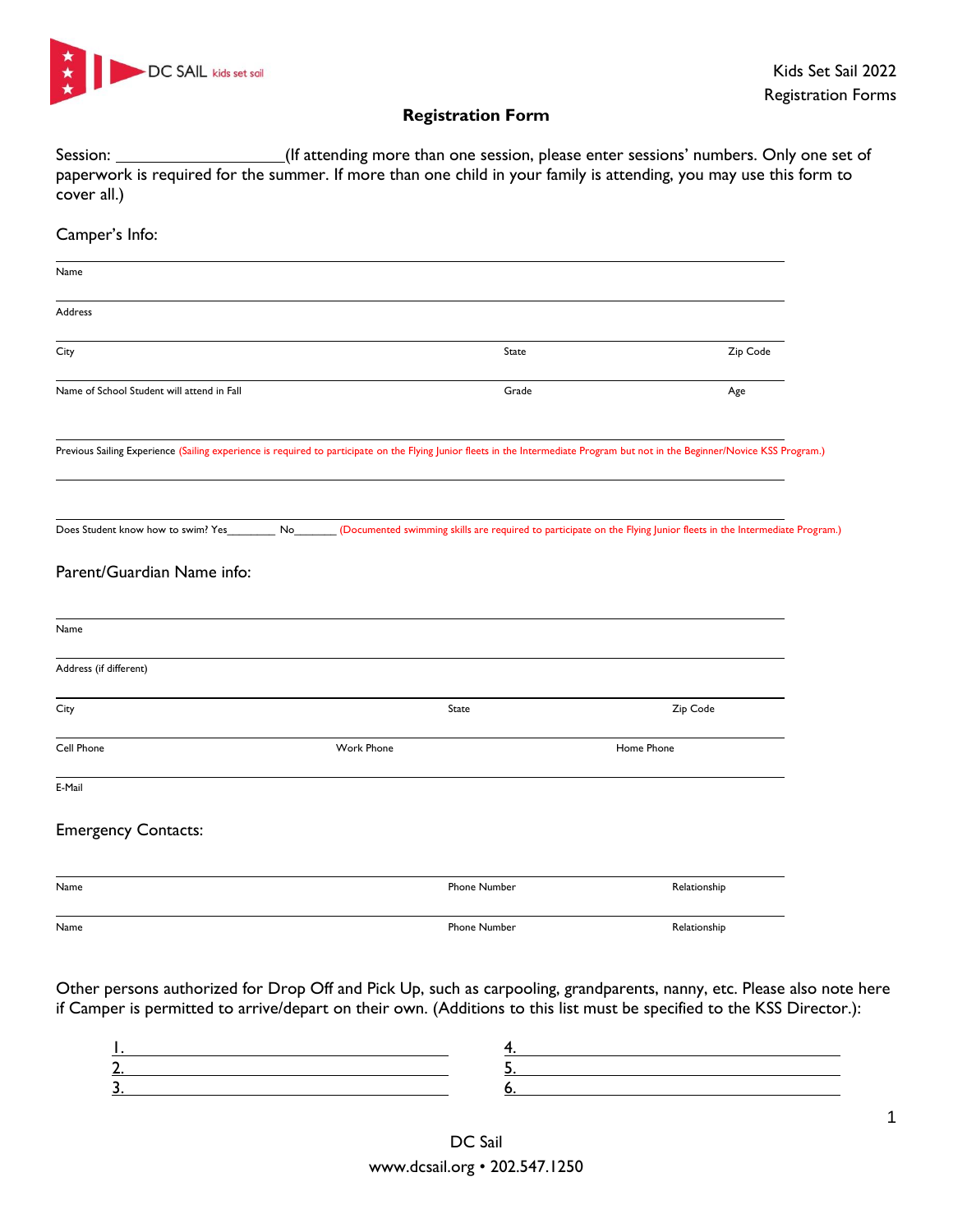## **Medical and Emergency Information Form**

Camper info:

| Name                                                                         |                   |              |                         |           |
|------------------------------------------------------------------------------|-------------------|--------------|-------------------------|-----------|
| Date of Birth                                                                |                   | Gender       |                         |           |
| <b>Address</b>                                                               |                   |              |                         |           |
| City                                                                         |                   | <b>State</b> |                         | Zip Code  |
| <b>Emergency Contact info:</b>                                               |                   |              |                         |           |
| Name                                                                         |                   |              | Relationship to Student |           |
| Cell Phone                                                                   | <b>Work Phone</b> |              | Home Phone              |           |
| Insurance Company                                                            |                   |              | Policy / Group #        |           |
| Medical info:                                                                |                   |              |                         |           |
| Does the child have any disease or recent surgeries? If YES, please explain. |                   |              |                         |           |
|                                                                              |                   |              | YES                     | <b>NO</b> |
| Does the child take any medication? If YES, please list.                     |                   |              |                         |           |
|                                                                              |                   |              | YES                     | <b>NO</b> |
| Does the child have any allergies? If YES, please list.                      |                   |              |                         |           |
|                                                                              |                   |              | <b>YES</b>              | <b>NO</b> |
|                                                                              |                   |              |                         |           |

Please describe any additional medical conditions that may affect participation in DC Sail activities:

I hereby acknowledge that all known medical conditions, surgeries, and medications have been listed or described in this form. I consent to receive treatment in the event of my injury, accident or illness during any DC Sail activity on Diamond Teague Park Piers property.

| Name (print) | Signature                                                                                | Date |
|--------------|------------------------------------------------------------------------------------------|------|
|              | All medical information disclosed in this form will remain confidential to DC Sail/NMHF. |      |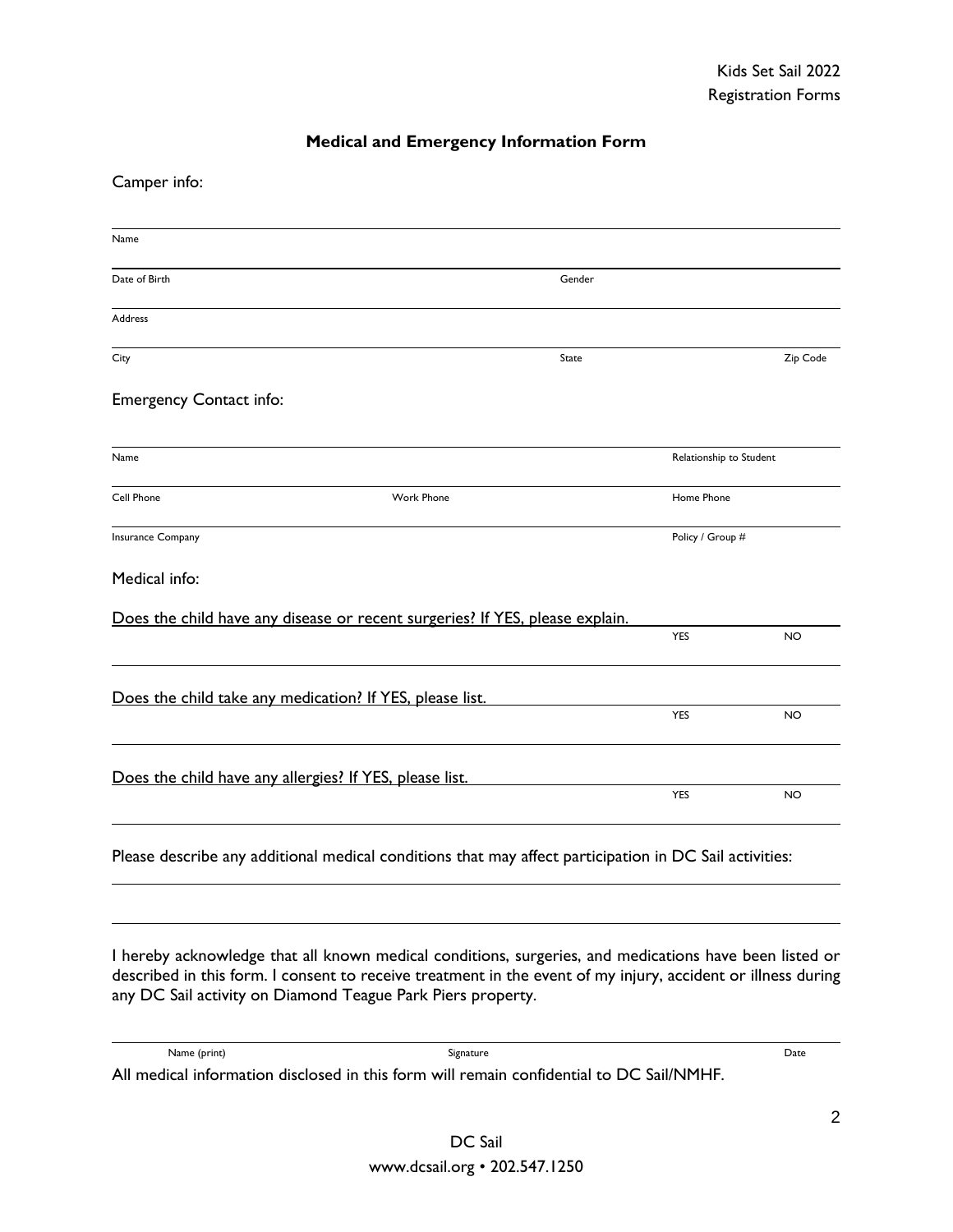## **Parental Consent and Waiver of Liability Assumption of Risk - Indemnity Agreement** Kids Set Sail EDUCATION PROGRAM

I, the undersigned parent or legal guardian of **EXALL CONSUMER SECONDENS** (herein referred to as my "Child"), request that my Child be allowed to participate in the National Maritime Heritage Foundation's Kids Set Sail Education Program (herein referred to as "the Program"). This consent agreement shall remain in effect until the National Maritime Heritage Foundation (herein referred to as the "NMHF") receives written notice of the cancellation of this consent, or until the conclusion of the Program. In return for my Child being permitted to take part in the activities and to use the facilities and property of the NMHF, I make the following promises and warrant as to the truth of the following facts.

- 1. I am familiar with all of the activities included in the Program, and I understand that employees of the NMHF are available to discuss these activities if I should wish additional information. I also understand that I am solely responsible for the delivery and the pick up of my Child at the NMHF facility. I agree that the NMHF assumes no responsibility for the supervision of my Child at times other than during the Program. I will inform my Child that he/she is expected to cooperate with, and follow the directions of, the persons in charge of the activities and to act in a manner consistent with the spirit of good sportsmanship and respect for the rights of others.
- 2. My Child is in good health, and I know of no reason why he/she would be incapable of participating in all of the Program activities. I will immediately notify the NMHF, if a change in my Child's health or other condition would affect my Child's ability to participate in the Program.
- 3. I hereby waive and release any right I, my heirs, distributees, guardians, legal representatives and assigns may have or acquire to make a claim against, sue, attach the property of, or prosecute the NMHF or any of its members, governors, officers, agents, instructors, and affiliated organizations (herein referred to as "the Releasees") for monetary damages caused by injury to my Child or damage to the property of my Child or myself arising from my Child's participation in the activities and use of the facilities and property of the NMHF, whether or not the injury or damage results from the negligence or other action of any of the Releasees.
- 4. I am aware that the activities involve maneuvering a boat, on deep waters in potentially hazardous conditions which may include, among other things, strong winds and high waves, sudden and unexpected immersion in deep waters and collision with other watercraft or stationary objects such as docks, pilings, and buoys. With knowledge of the dangers involved, I voluntarily ask that my Child be allowed to take part in the activities. **I ACCEPT ANY AND ALL RISKS TO MY CHILD OF INJURY, DEATH, AND PROPERTY DAMAGE ARISING FROM PARTICIPATION IN THE ACTIVITIES AND THE USE OF THE FACILITIES AND PROPERTY OF THE NMHF, GANGPLANK MARINA, THE GOVERNMENT OF THE DISTRICT OF COLUMBIA, ITS ELECTED OFFICIALS, OFFICERS AND EMPLOYEES, WHETHER OR NOT CAUSED BY THE NEGLIGENCE OR OTHER ACTION OF ANY OF THE RELEASEES.**
- 5. I give the NMHF permission to publish photos, videos and recordings taken of my Child during the activities related to the Program. I understand that neither my child nor I will be paid any royalty or other compensation and we give up any right we may have to payment if a photo, video or recording is published.